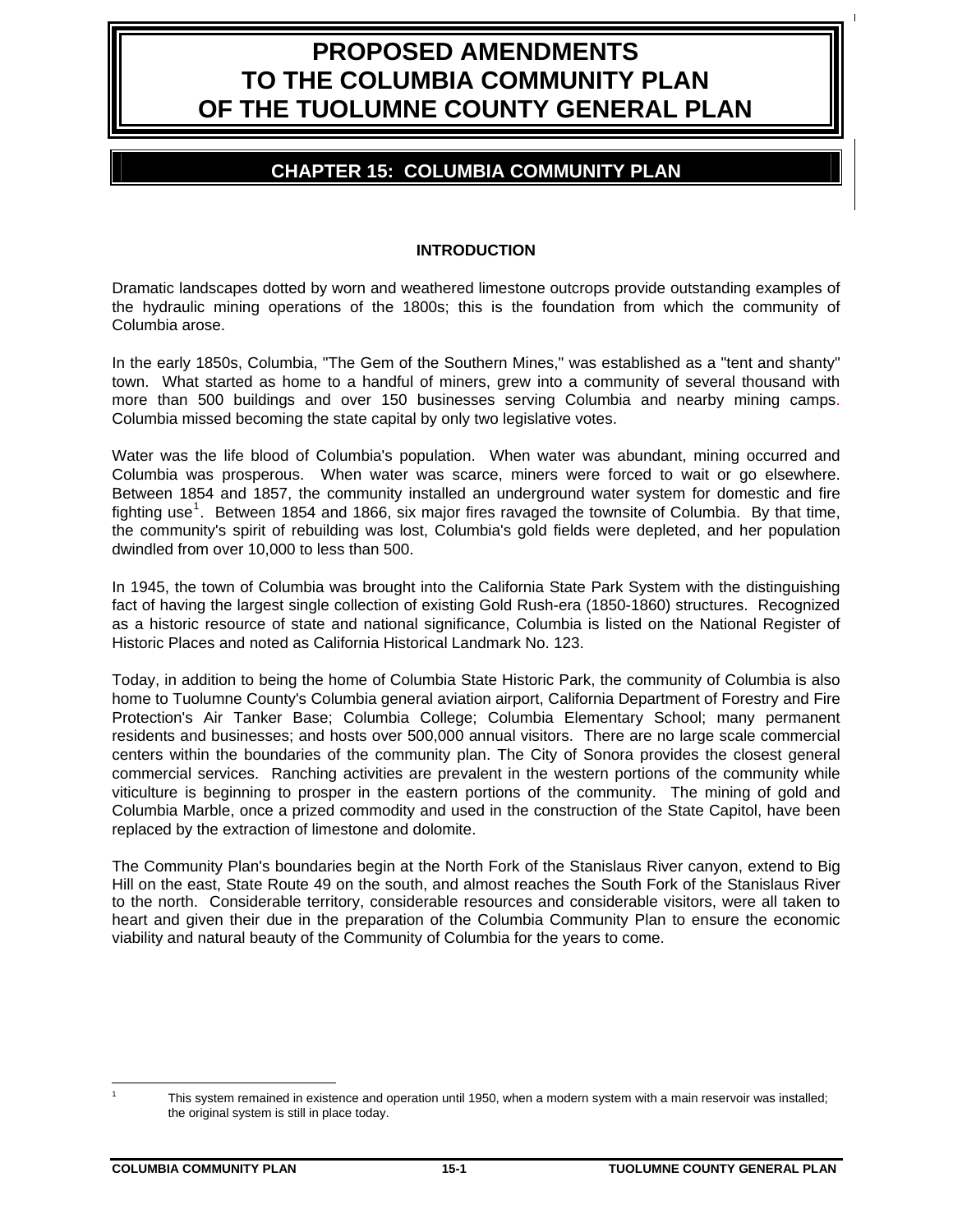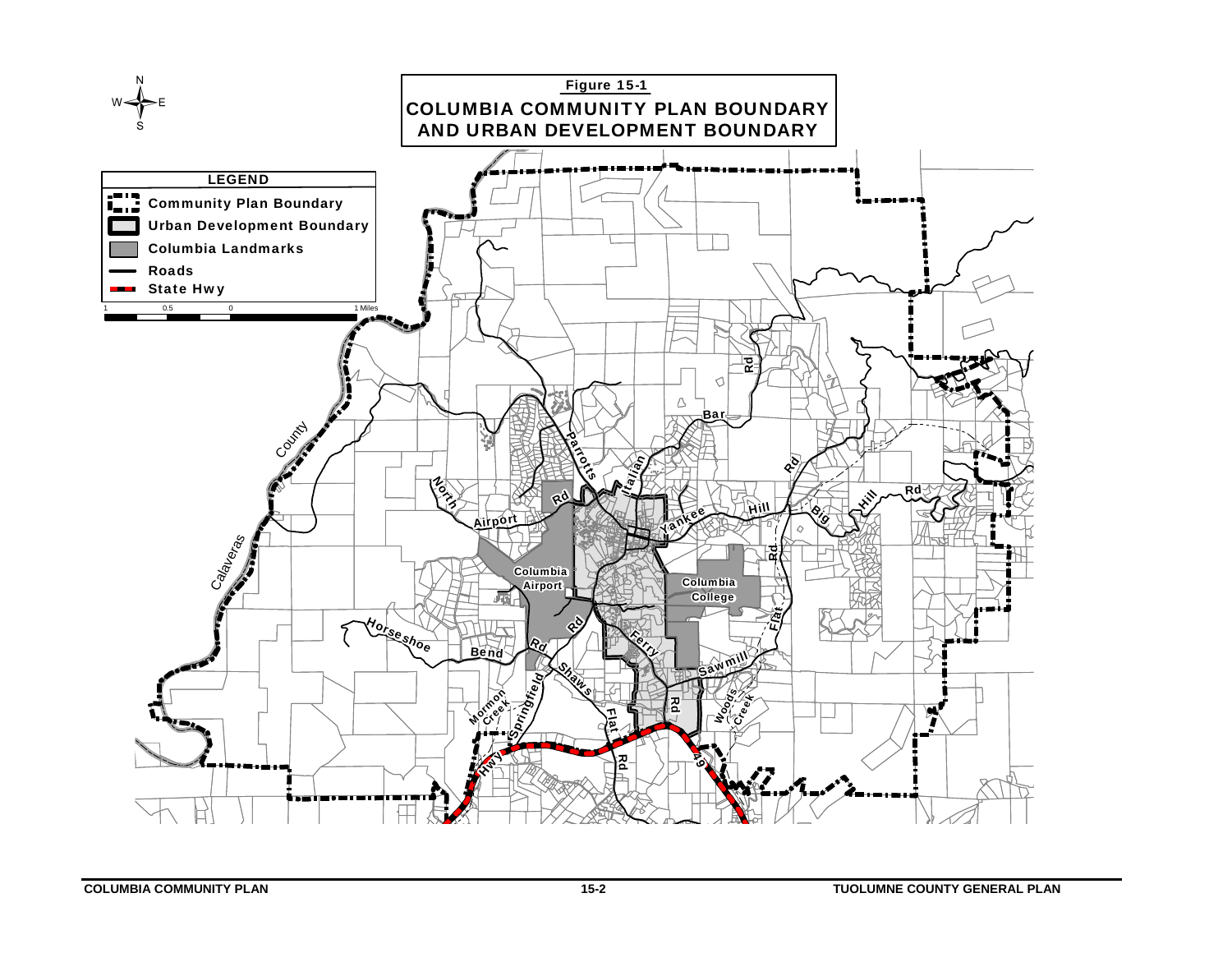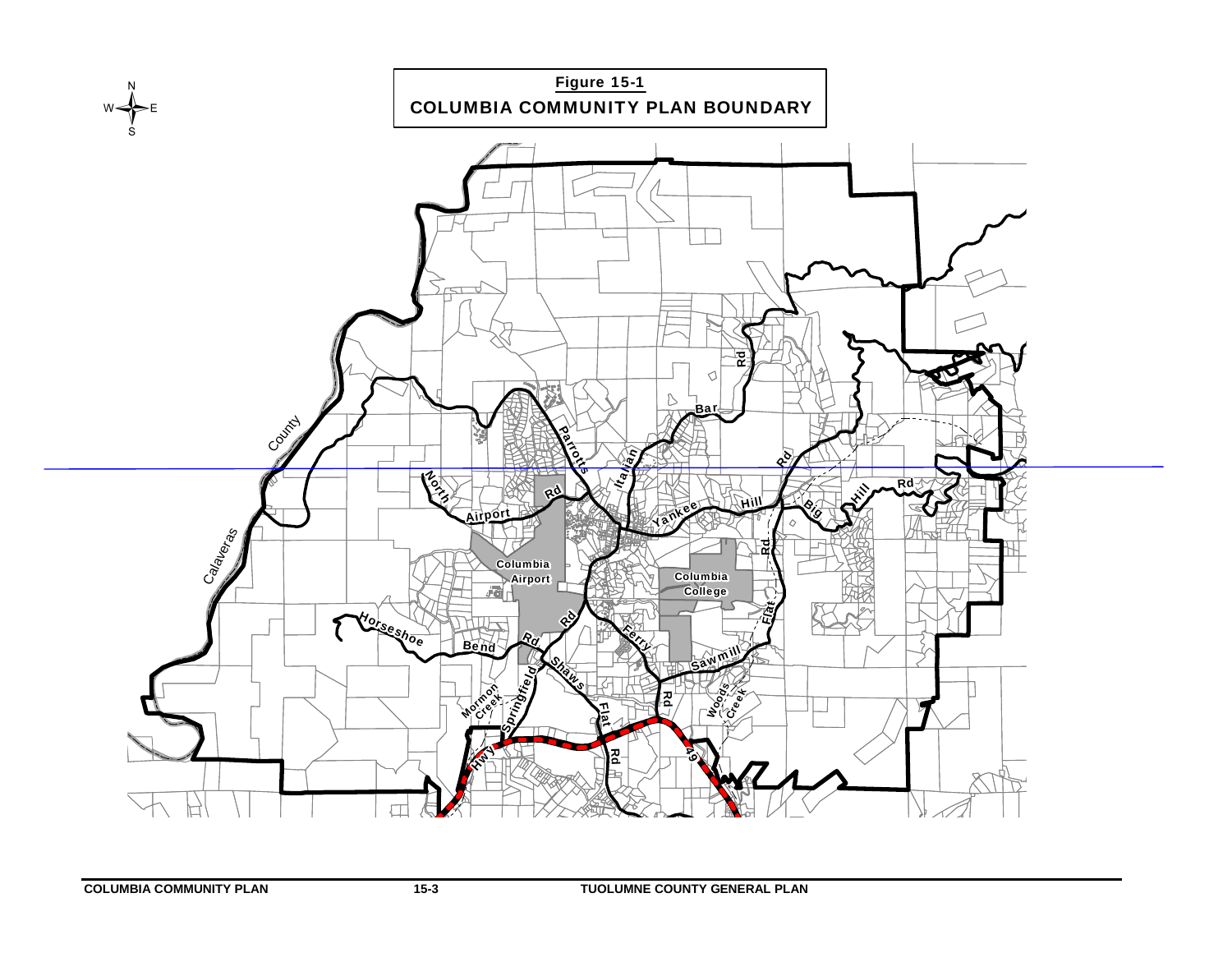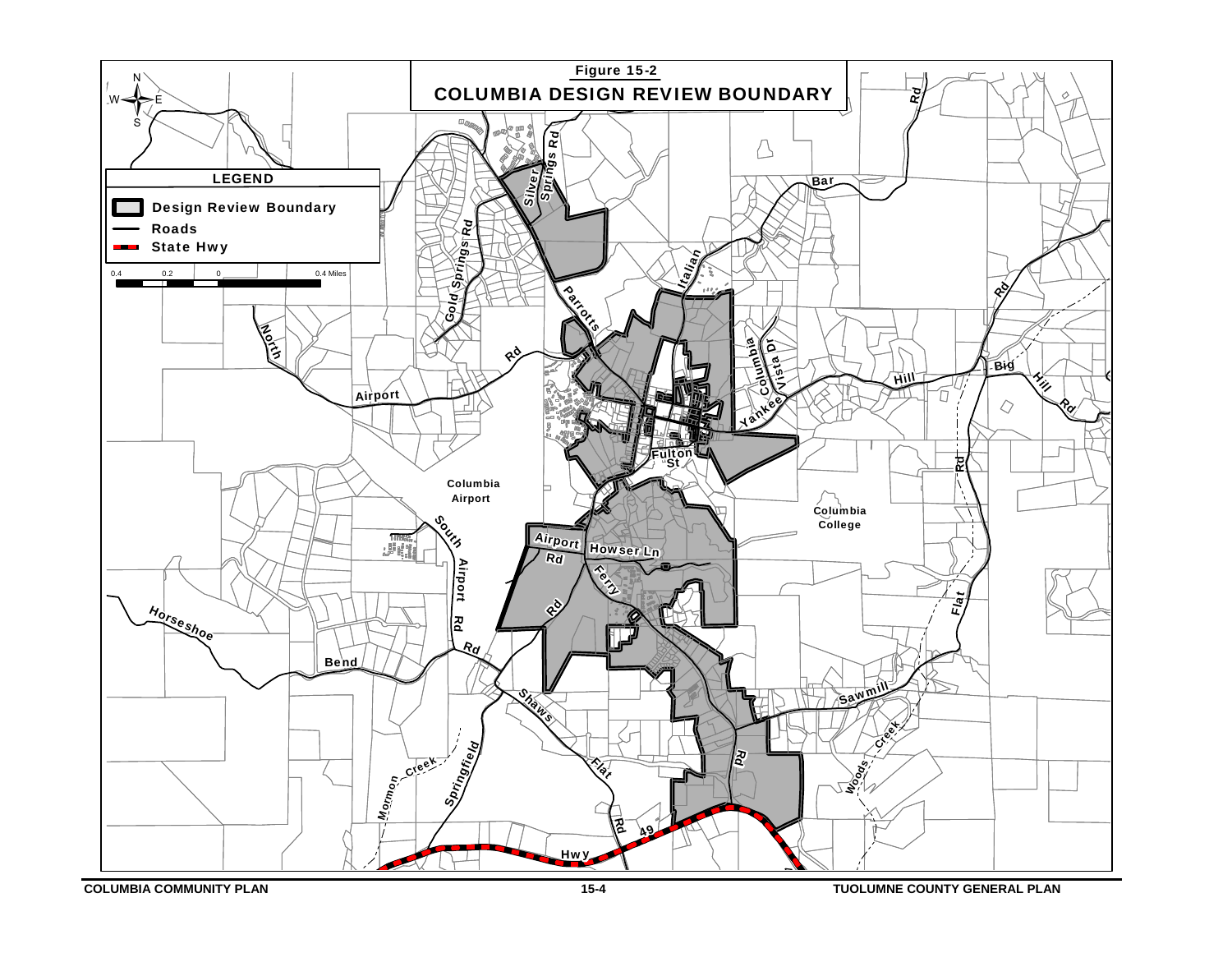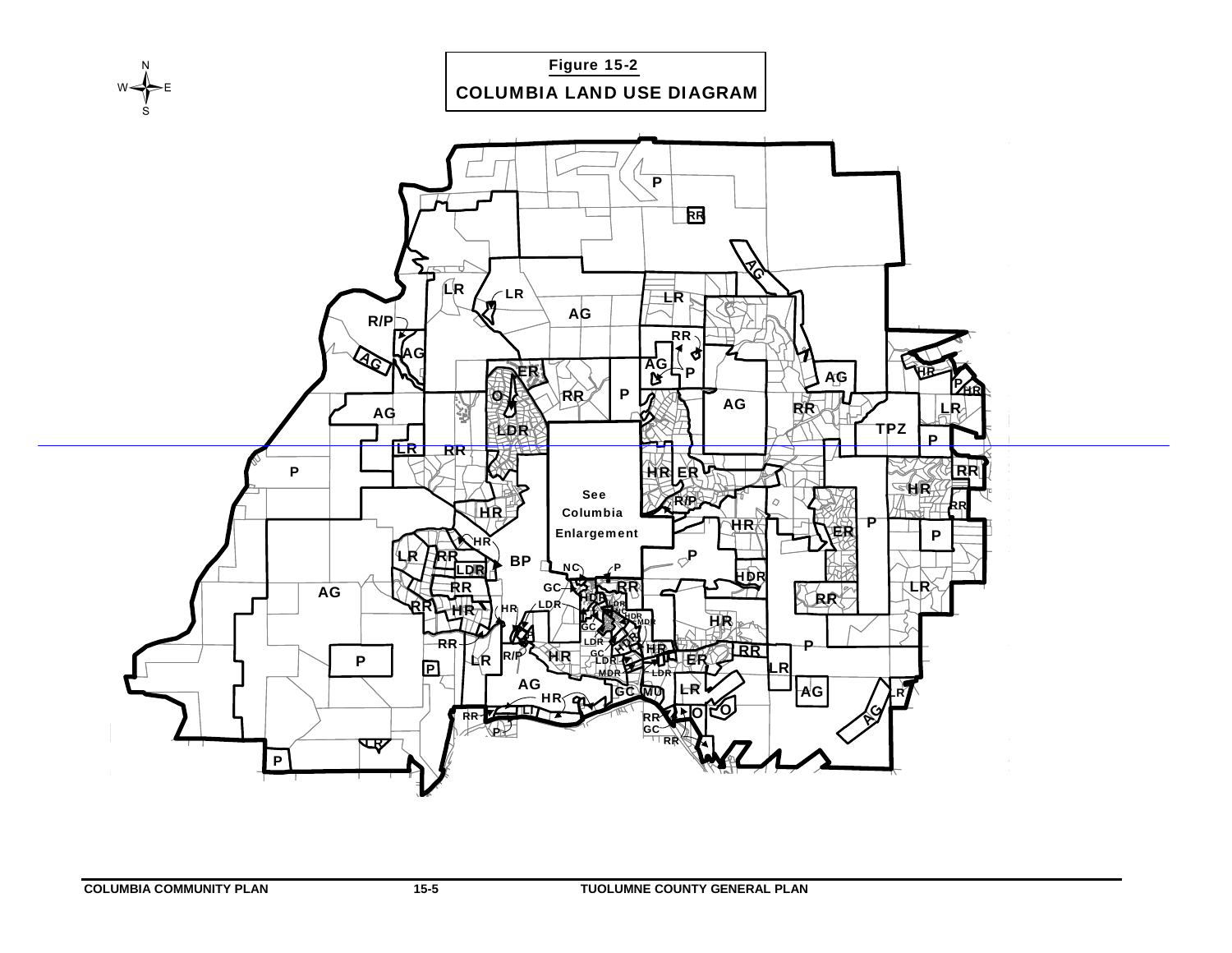**FIGURE 15-3 COLUMBIA LAND USE DIAGRAM ENLARGEMENT**

[Resolutions 25-99; 138-00; 198-01; 88-02]

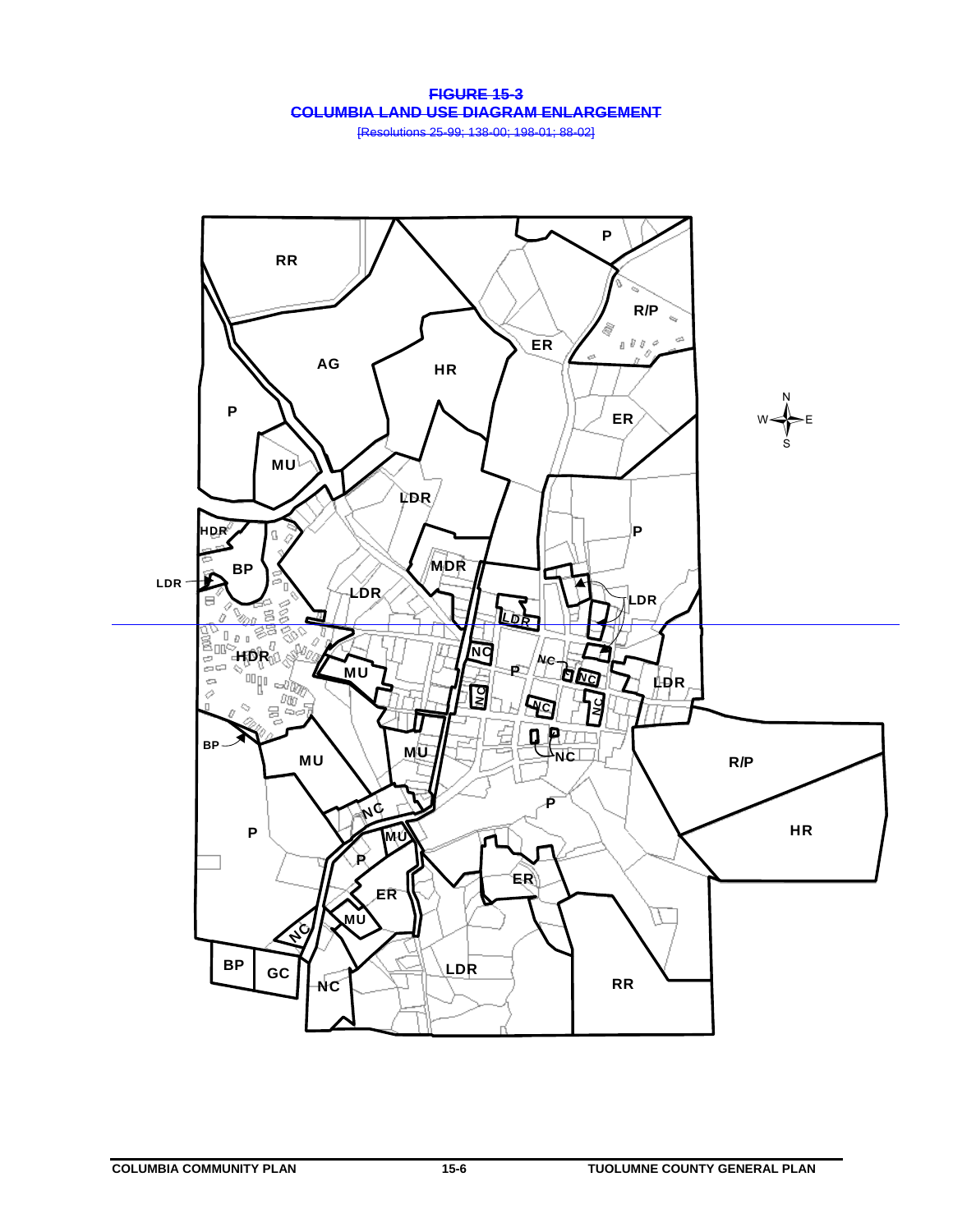## **Special Planning Issues**

## Columbia State Historic Park

The townsite of Columbia is an outstanding historic resource that provides economic benefits to the County by encouraging tourism in a manner that does not conflict with the existing quality of life. The significance of Columbia State Historic Park is that it is a living Gold Rush town; one that is able to demonstrate its own importance in the history of the California Gold Rush. As noted in the Resource Management Plan for the Park, State ownership of the land does not mean fencing off or isolating the land from its surroundings. The Park continues to be one with the community and as such, it is important for the community to work towards creating an environment that is compatible with the Park.

The Columbia Community Plan seeks to aid in the preservation and vitality of the State Historic Park through the conservation of both the natural and cultural environments that surround the park. The Community Plan seeks to facilitate not only commercial and residential needs but also to balance those needs by providing for uses and designs compatible with the State Park.

## Columbia Airport

Dedicated in 1935 as Ralph Field, Columbia Airport is one of the oldest operating airports in the State. The airport is an integral part of Columbia, and an essential component in Tuolumne County's transportation system as a general aviation facility. In addition, the airport provides a base of operations for local pilots as well as a popular flying destination. Since the early 1960s, the airport has served as a fire attack base responsible for initial aerial attack on wildland fires.

Columbia Airport attracts visitors to Columbia in part because it allows pilots and passengers to camp onsite within walking distance of the State Park. The key to maintaining the airport's longevity is through the regulation of compatible land uses as defined by the Airport Land Use Commission's boundaries.

## Columbia College

Columbia College provides education and recreational opportunities for a variety of ages and interests within Tuolumne County. The Community Plan seeks to maintain the unique setting that surrounds the College, providing safe access for those attending the College**.** 

## Parrotts Ferry Road Bypass

Parrotts Ferry Road is the main traffic route to the township of Columbia and also serves as a connection between State Route 49 in Tuolumne County and Route 4 in Calaveras County. As a result, commercial and industrial traffic patterns mix with local residential and recreational traffic often times resulting in conflict with pedestrian traffic in and around the Columbia State Historic Park and Columbia Elementary School. Since the adoption of the 1978 Columbia State Historic Park Resource Management Plan, a Parrotts Ferry Road Bypass has been discussed. The goal of the Bypass would be to reroute through traffic away from the park and reduce the impact of motor vehicles on the park. The Community Plan encourages creating a Bypass route to provide for the safety of visitors and residents of the Columbia community.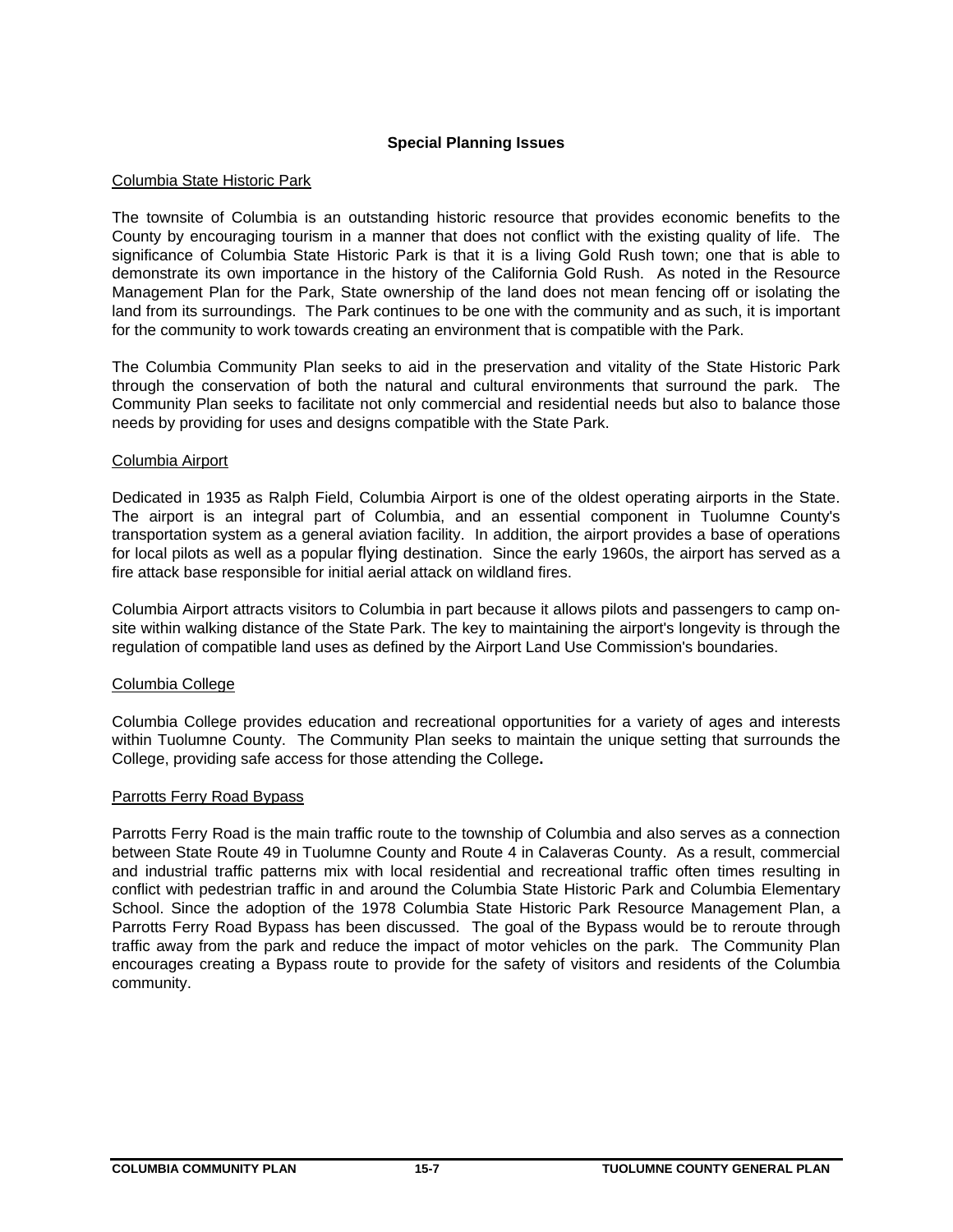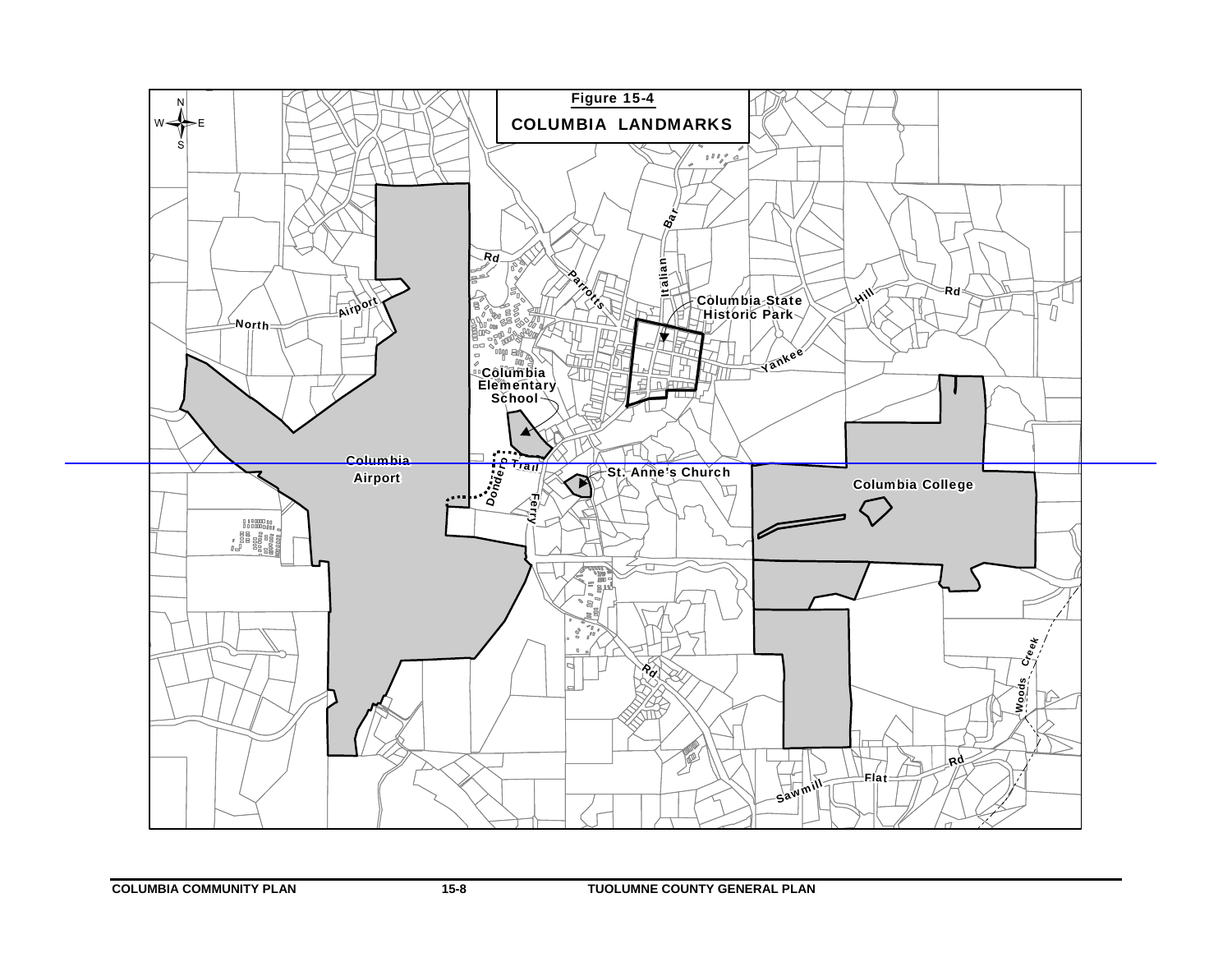## **What is the Columbia Community Plan?**

The Columbia Community Plan is a part of the Tuolumne County General Plan. The Columbia Community Plan allows for greater local input into the planning, growth and development of the community of Columbia. This plan has been formulated to be consistent with the Tuolumne County General Plan but contains certain polices and implementation programs to meet specific needs of the Columbia Community. The Columbia Community Plan works to complement the General Plan and, as such, the policies and implementation programs contained herein are to be implemented in addition to those contained in all of the elements of the General Plan. The long-range growth and development policies were framed to guide the Columbia Community through orderly growth over the next 25 years.

## **What is the Columbia Area Planning Commission?**

The Columbia Area Planning Commission was created by the Tuolumne County Board of Supervisors on June 5th, 1990, through the adoption of Ordinance 1771. The Commission consists of residents within the boundaries of the Columbia Community Plan who are charged with overseeing the implementation of this plan and guiding the community of Columbia in meeting the goals for its future.

## **Updating and Amending the Community Plan**

Due to increases in growth rates, increases in demands for services and changes in planning philosophy, there will always be a need to update and amend the Columbia Community Plan. These amendments must be adopted by the Tuolumne County Board of Supervisors. These amendments must be reviewed by the Tuolumne County Planning Commission and approved by the Tuolumne County Board of Supervisors. (BOSPC)

Amendments to the Community Plan may include changes to the diagrams as well as to the textual content. These amendments must be reviewed by the Columbia Area Planning Commission and adopted by the Tuolumne County Board of Supervisors.

Periodically, the Columbia Area Planning Commission will conduct a review of the Community Plan during a public hearing to assess the needs of the community and determine if amendments to the Community Plan should be initiated to direct the growth of Columbia in order to meet those needs.

## **Implementation of the Community Plan**

Implementation of the Columbia Community Plan shall be in accordance with the programs described herein and with County ordinances and resolutions establishing standards for growth and development. New County regulations adopted after the effective date of the Columbia Community Plan, which are more restrictive than said plan, shall be incorporated herein without formal amendment to this Community Plan. The implementation of this Plan will well serve the Columbia Community in the years ahead 25 year planning horizon.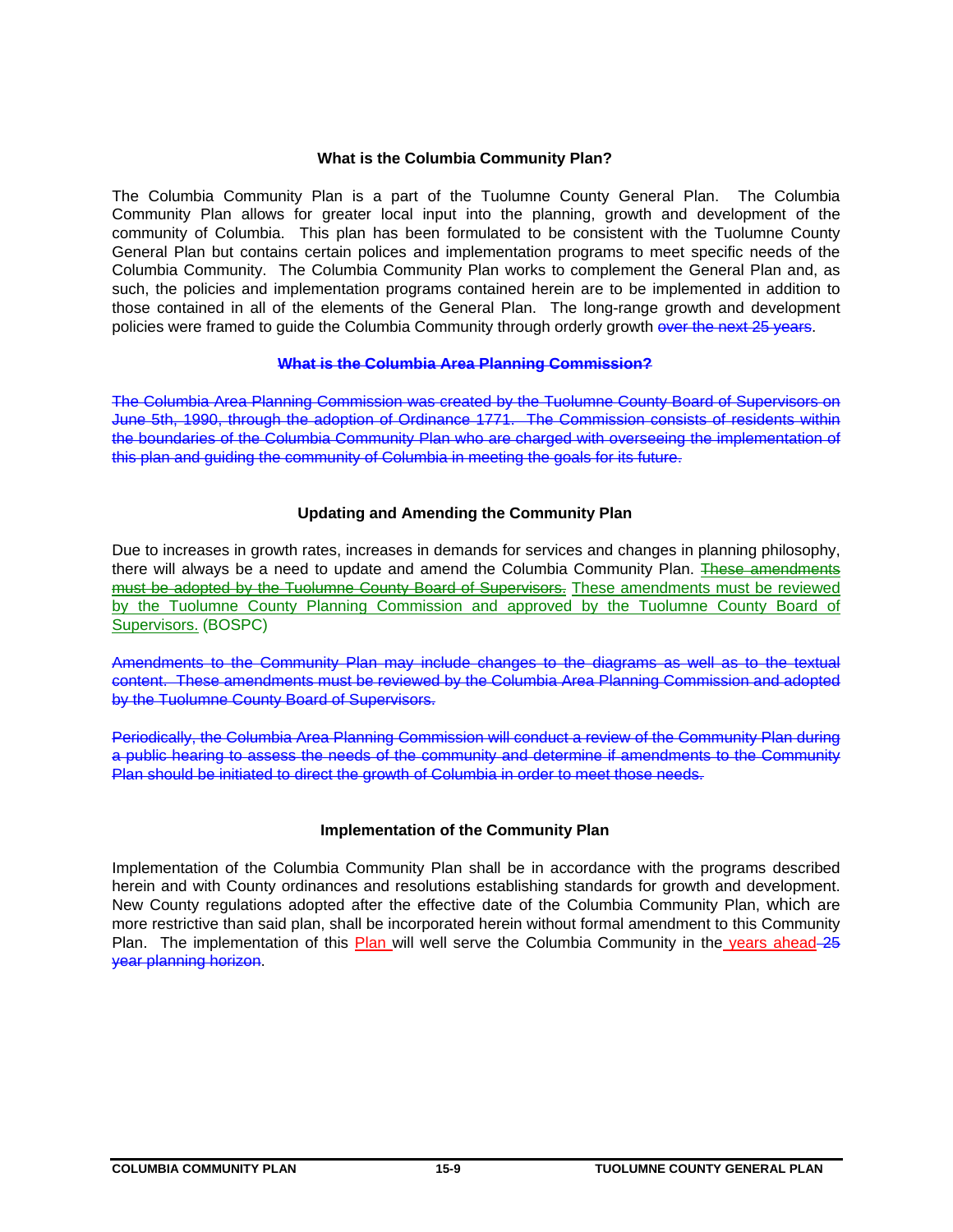## **GOALS, POLICIES AND IMPLEMENTATION PROGRAMS**

## **GOAL 15.A Preserve and enhance the community identity of the Columbia area.**

## **Policies**

- 15.A.1 Retain the historic Gold Rush character of the Columbia community.
- 15.A.2 Maintain the rural, small-town atmosphere of the Columbia area by preserving a mixture of urban and non-urban land uses found in the area.
- 15.A.3 Support mixed use development within the Columbia Community Plan boundaries to promote infill by providing for flexibility and innovation in such development.
- 15.A.4 Require Encourage commercial signs to be compatible with the historic character of Columbia.
- 15.A.5 Encourage new development to be designed in a manner that is compatible with Columbia's historic architectural heritage.
- 15.A.6 **Require new development within the Design Review area that is subject to a** discretionary entitlement to comply with the Columbia Design Guide to preserve the historic character of Columbia.
- 15.A.7 Require new development within the Design Review area to utilize landscaping for aesthetic and functional purposes and preserve native vegetation where possible.
- 15.A.8 Protect and improve the scenic quality along the Parrotts Ferry Road corridor as the gateway to Columbia State Historic Park.

## **Implementation Programs**

15.A.a Design Guide

Continue to maintain a design guide for new development that reflects the historic charm of Columbia and require all new development subject to a discretionary entitlement within the Design Review area to be consistent with the Columbia Design Guide.

15.A.b Design Review Area

Continue to maintain areas surrounding the State Historic Park and within the Columbia Community Plan boundaries as a Design Review area in order to encourage the design of new development in a manner that complements the character of the State Park.

15.A.c Historic Design Preservation (:HDP) District

Consider establishment of a Historic Design Preservation (:HDP) District to recognize the historical importance of the privately owned parcels within the Historic State Park boundaries through the zoning of the portion of Columbia encompassing and immediately surrounding Main Street.

15.A.d Historic (:H) Combining District Zoning

Consider the zoning of parcels which have significant historic structures or features of particular importance to the Historic (:H) combining district.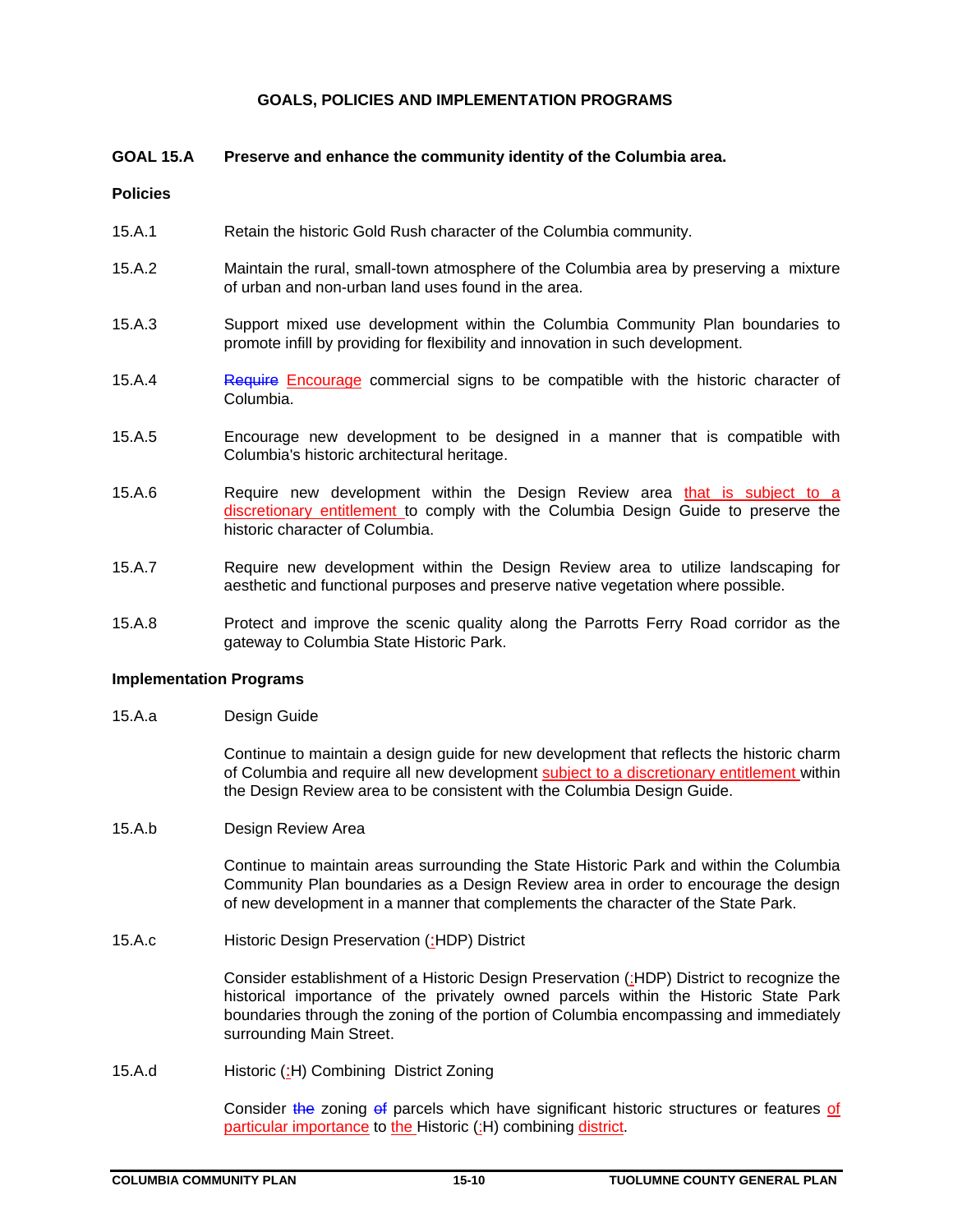15.A.e Historic Structure Rehabilitation Projects

Encourage rehabilitation and adaptive reuse of historic properties within the Columbia community. Consider developing a supplement to the Historic Design Guide for Columbia Design Guidelines that would provide "how to" guidelines for the rehabilitation of historic properties and the use of the State Historical Building Code.

15.A.f Tax Incentives for Historic Preservation

Encourage the owners of property featuring historic structures to investigate tax incentive opportunities, such as the Mills Act, when designing, remodeling or renovating projects for those structures.

## 15.A.g Signage

Continue to utilize the design criteria for signage in the Columbia Design Guidelines only in conjunction with a discretionary permit on property zoned Design Review Combining (:D) within the Columbia Community Plan boundaries. Require signs within the Columbia Community plan boundaries to comply with the specifications of the County's zoning ordinance, Title 17 of the County Ordinance Code except as follows:

- 1. Detached signs exceeding 32 square feet in size shall be prohibited except for commercial or industrial center signs located on the site of the commercial or industrial use.
- 2. The maximum height of any detached or freestanding sign shall be 16 feet as measured from the highest elevation at centerline of roads as they front the site.
- 3. Design and appearance of signs shall conform to the Columbia Design Guidelines.
- Plastic and neon signs are prohibited within the (:H) Historic Zoning District and discouraged within the (:D) Design Review Combining District .
- 5. All signs within the Design Review Combining District shall be reviewed by Columbia Area Planning Commission.

## 15.A.h Landscaping Requirements

Require new development within the Columbia Community Plan boundaries to comply with the County's landscape ordinances and guidelines except as provided as follows:

- 1. Existing limestone outcroppings should be incorporated into new development.
- 2. Limestone outcroppings proposed for removal or fill within areas designated Design Review shall be delineated on site plans to be reviewed and approved by the Columbia Area Planning Commission.
- 3. Ponderosa Pine and native oaks are species of local character for the Columbia Community; inclusion of these species in landscape plans shall be encouraged.
- 4. All trees which are a minimum of 12 inches in diameter at breast height (4.5' above the ground level on the uphill side) and are proposed for removal within areas designated Design Review shall be delineated on a landscape plan to be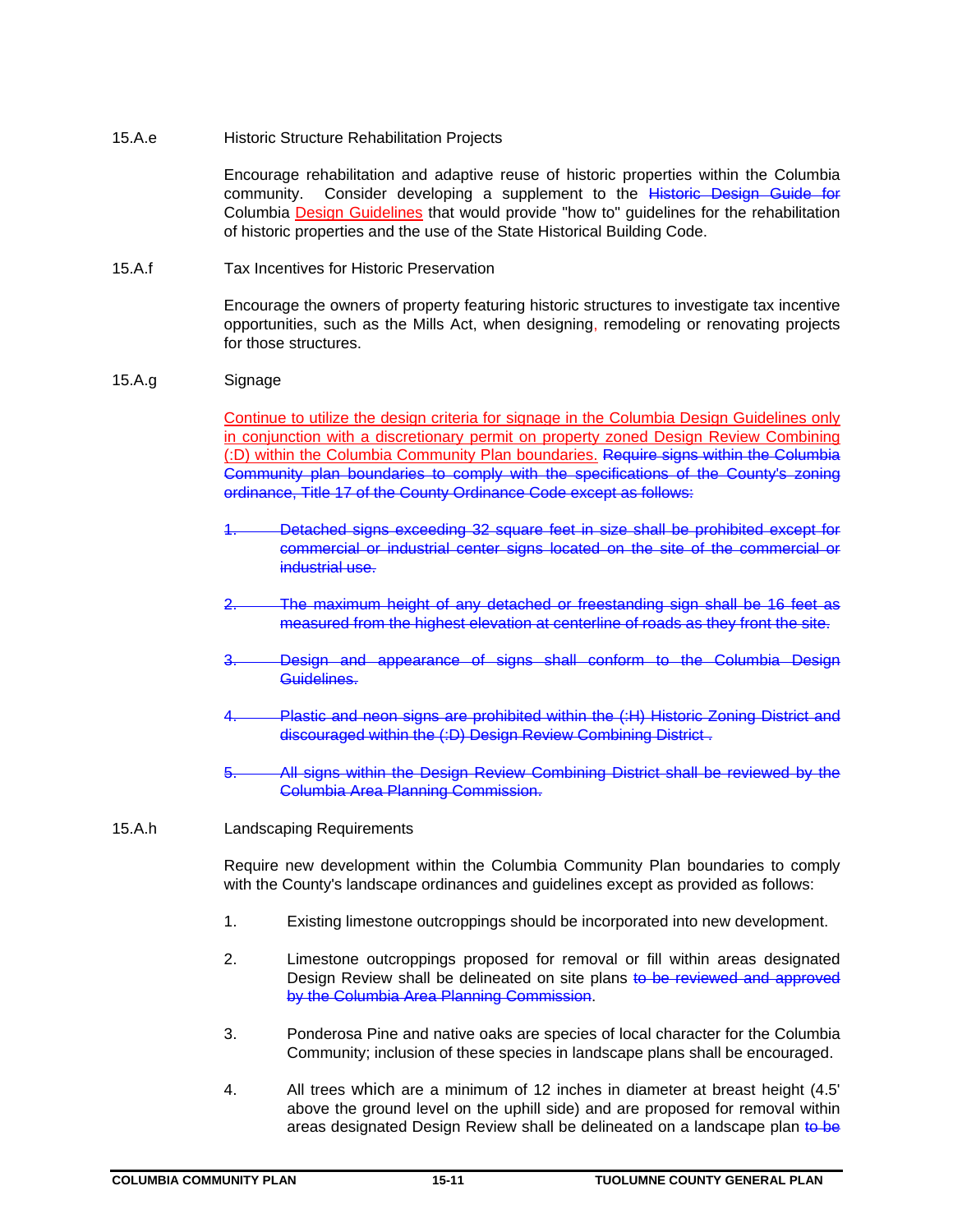reviewed and approved by the Columbia Area Planning Commission. Tree removal for the purpose of health and safety are exempt from this requirement.

15.A.i New Development within Community Plan Boundaries

Review new development within the Design Review Control Combining District and Parrotts Ferry Road corridor for its compatibility with and its impact on the historic structures within the State Park.

15.A.j Mixed Use Development

Designate areas on the Columbia Community Plan land use diagrams for the Columbia planning area maps as Mixed Use (MU) to provide for flexibility and innovation in developing infill areas.

15.A.k Design Review Control Combining and Parrotts Ferry Road

Consider designating all properties fronting Parrotts Ferry Road as Design Review Control Combining in order to encourage the design of new development in a manner that enhances the "gateway" entrance into the townsite of Columbia.

15.A.l Strip Commercial Development

Discourage the expansion of the strip commercial development along Parrotts Ferry Road and Highway 49 west of Shaw's Flat Road.

## **GOAL 15.B Provide a mechanism for growth in an orderly manner that balances the needs and interests of the Columbia community.**

#### **Policies**

- 15.B.1 Coordinate development in the Columbia area that meets the needs of the community beginning with the provision of necessary infrastructure and services.
- 15.B.2 Require urban development to occur in an orderly, contiguous manner around the Columbia townsite in order to maintain a compact development pattern and to avoid premature extension of public facilities and structures in accordance with the Distinctive Communities Growth Scenario.
- 15.B.3 Encourage the development of industrial, commercial, residential and recreational development which provide economic opportunities to the Community while preserving and enhancing the quality of life in Columbia.
- 15.B.4 Encourage the use of cluster design techniques in the layout of new residential, commercial and industrial developments.
- 15.B.5 Encourage new development to be consistent with the Distinctive Communities Growth Scenario.
- 15.B.6 Encourage Columbia College to provide student housing in conjunction with increased enrollment. (BOSPC)

#### **Implementation Programs**

15.B.a Infrastructure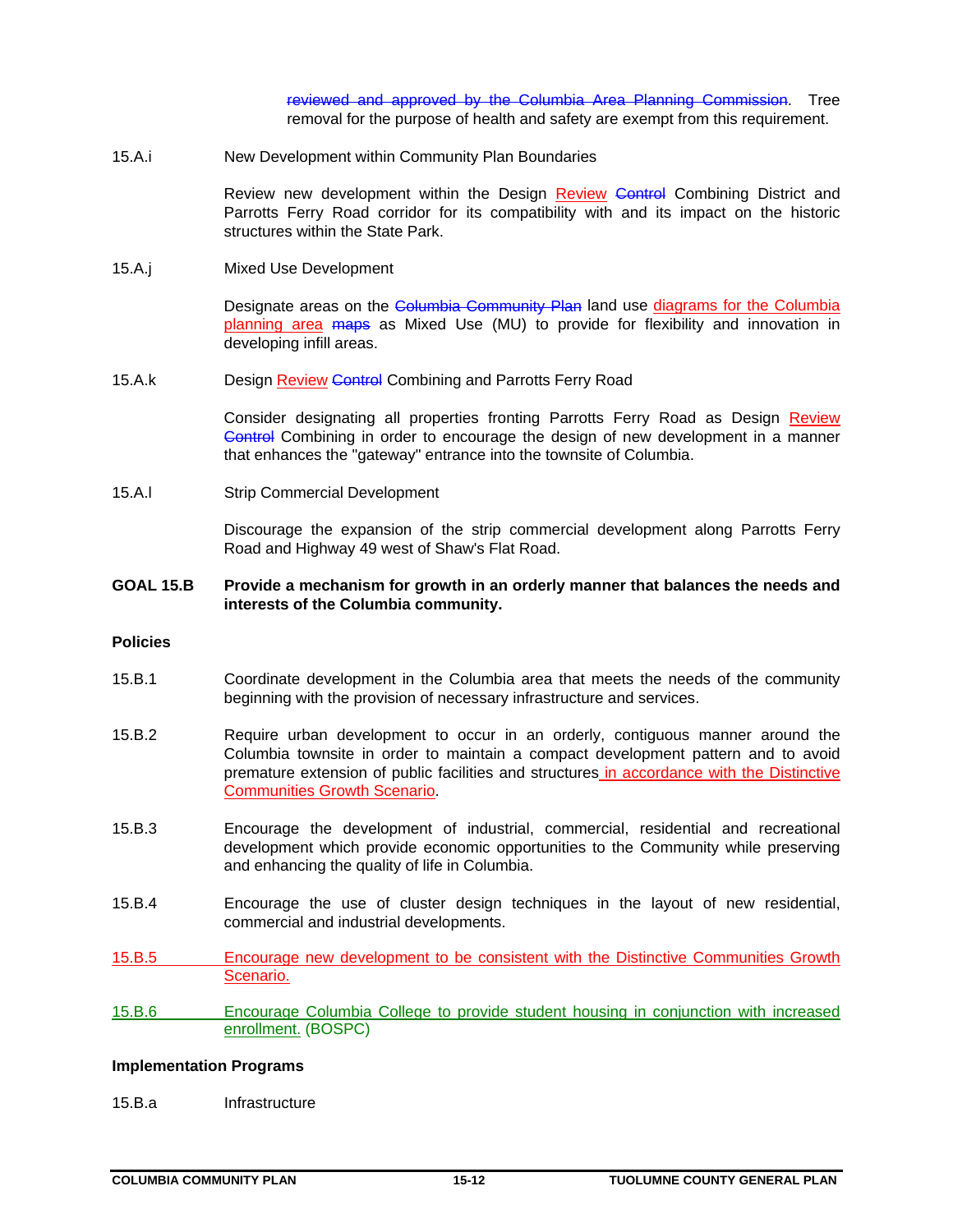Work with the Columbia State Historic Park, the Community of Columbia, Tuolumne Utilities District, the Tuolumne County Community Resources Agency-Department of Public Works and Columbia College to develop an infrastructure improvement plan for the Community of Columbia. Said improvement plan should outline areas of service deficiencies, provide formulas for fair share proportionality rates and/or improvement programs. Compilation of said information would be used in assessing new development projects to provide for new development to aid in the provision of public services at the existing or higher level of service for residents of the Columbia Community.

15.B.b Urban and Non-urban Development Patterns

Adopt concentrated urban development growth boundaries for the Columbia Community consistent with the Distinctive Communities Growth Scenario. Consider areas for urban development growth which have the fewest environmental constraints, are adjacent to existing compatible land uses and have available infrastructure to meet the needs of the growth within that area. This effort should reduce construction costs, speed the environmental review process, and preserve the rural, historic and small-town community character of Columbia.

15.B.c Provision of Residential Amenities

Require, where appropriate, new residential development with a density of three (3) dwelling units per acre or greater to provide the following:

- 1. Pedestrian walkways along one side of all on-site access roads.
- 2. Street lights in all areas where pedestrian walkways are required and in additional areas as required for safety and crime deterrent.
- 3. Shade trees along all street frontages with a maximum spacing of 25 feet on center and minimum of 2 trees per parcel. Said trees shall be of a minimum 1" caliper in size as measured 4 1/2 feet above ground level at the time of planting.
- 15.B.d Provision of Commercial Amenities

Require new commercial development to provide the following:

- 1. Pedestrian walkways along one side of on-site access roads or access roads as they front on the site.
- 2. Street lights or other types of exterior lighting in all areas where pedestrian walkways are provided and in additional areas as required for safety and crime deterrent.
- 3. Parking lots should be encouraged to be constructed compatible with the natural lay of the land; should be located behind central buildings or should be screened along lot lines.
- 15.B.e Community Landscape Program

Consider the establishment of a community wide landscape program in and around the townsite of Columbia and along Parrotts Ferry Road. Seek local business participation in creating landscaped focal points within existing commercial and industrial centers that lend themselves to employee and visitor use. Promote the planting of street trees along transportation routes and at entrances to commercial centers. Encourage the incorporation of native vegetation in all landscape endeavors. The plan should identify a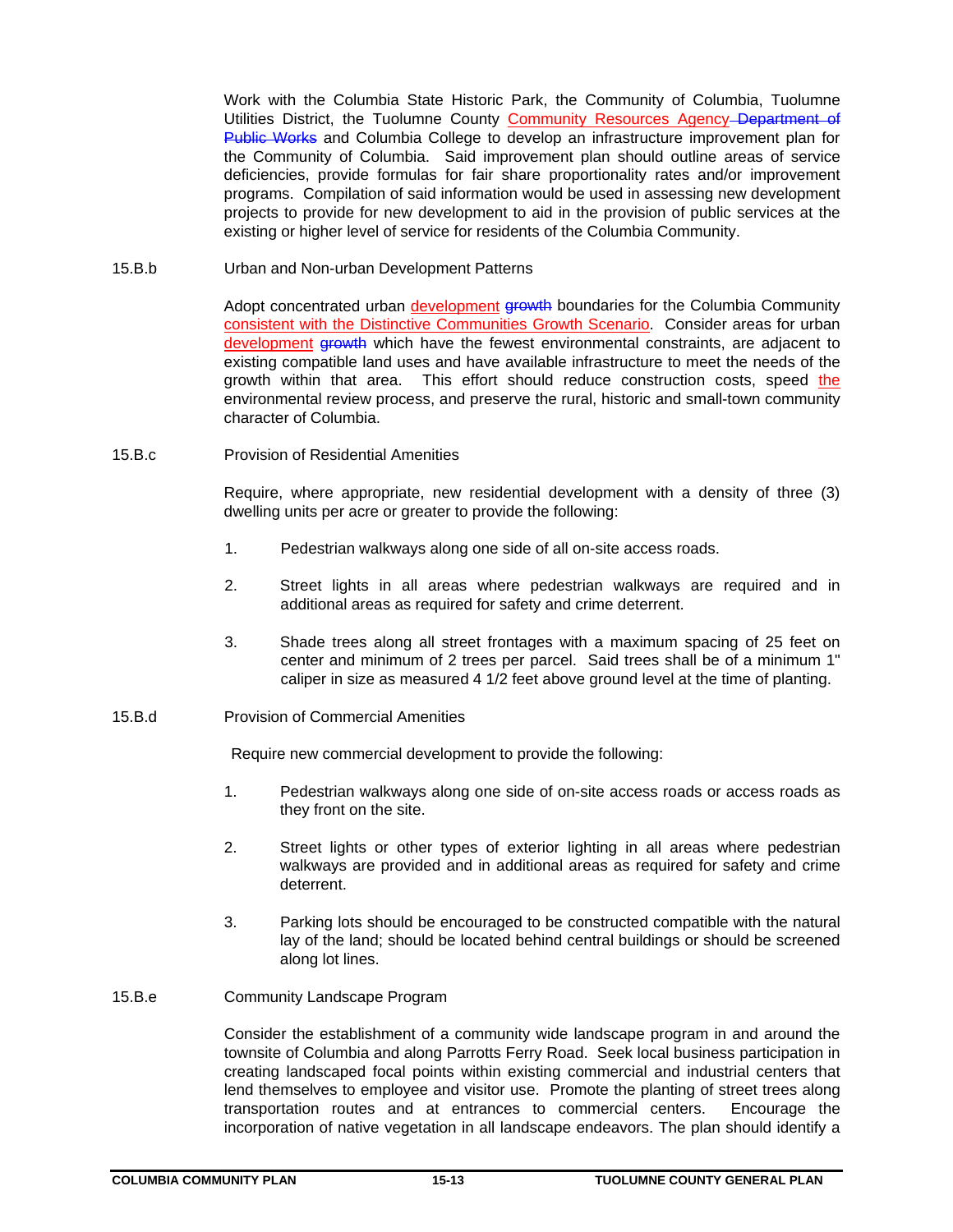maintenance entity.

15.B.f Shared Ingress/Egress

Work with the Department of Public Works to develop Develop criteria which would allow for routine consolidation of ingress/egress points along Parrotts Ferry Road.

15.B.g Consider Flexibility in Development Standards

Utilize the Planned Unit Development (PUD) Permit process to provide Consider providing flexibility in development standards to facilitate the clustering of new development in order to encourage the retention of scenic resources, landmarks and the natural landscape.

15.B.h Mixed Use Development

 Encourage compact, pedestrian-oriented mixed use development to promote a more efficient use of infrastructure, social interaction and complement our historic town patterns.

15.B.i Distinctive Community

Maintain the integrity of a separate, distinct community and discourage inappropriately placed urban development outside the urban development boundary.

15.B.j Funding for Distinctive Community

Target public funds towards projects that are consistent with the Distinctive Communities Growth Scenario, through strategies such as transit-oriented, mixed use development and infill projects to increase community revitalization and the efficiency of public works investments and safeguard rural landscapes.

**GOAL 15.C Promote the development of commercial and industrial businesses to meet the present and future needs of Columbia's residents and visitors.**

## **Policies:**

- 15.C.1 Support and protect expansion opportunities of the Columbia Airport through regulation of compatible land uses within the Airport Land Use Commission's boundaries.
- 15.C.2 Promote the development of new industrial or business parks at Columbia Airport.
- 15.C.3 Support and protect expansion opportunities of Blue Mountain Minerals through regulation of compatible land uses on surrounding properties.
- 15.C.4 Encourage new commercial development to be located at the Pedro Wye and within the immediate area of the Columbia townsite to utilize existing historic structures and to construct on vacant parcels to infill between buildings.
- 15.C.5 Promote the development of tourism support industries in and around Columbia State Historic Park.
- 15.C**.**6 Recognize and support Columbia College as a community resource providing educational and recreational opportunities to Tuolumne County and the surrounding region.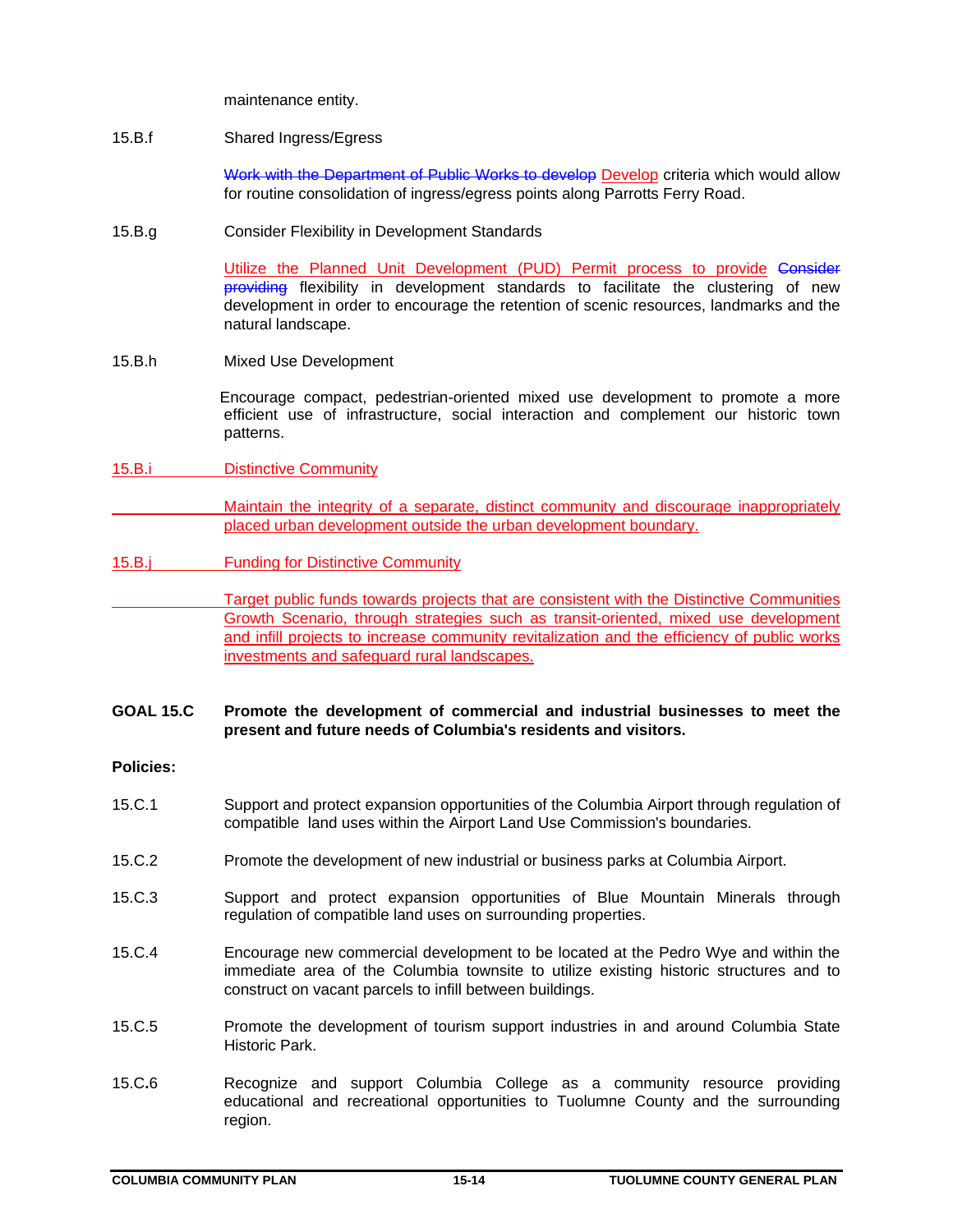15.C.7 Preserve existing commercial zoning within the Columbia Planning Area.

## **Implementation Programs**

15.C.a Airport Land Use Commission

Continue to recognize and support the policies and standards of the Airport Land Use Commission in reviewing new development proposals within the boundaries of the Airport Land Use Compatibility Plan.

15.C.b Columbia Airport Influence Area Boundary

Designate those properties which are located within the airport influence area boundary of the Columbia Airport to be consistent with the Airport Land Use Compatibility Plan to support the future operations of the Columbia Airport.

15.C.c Industrial Development and Business Parks

Designate areas on the Columbia Community Plan land use diagrams for new industrial complexes or business parks<del>, including lands within Columbia Airport,</del> to provide employment opportunities for Columbia's residents and to promote diversity in the local economy.

15.C.d Pedro Wye

Promote commercial development at the Pedro Wye including a shopping center for the Columbia area.

15.C.e Tourism Support

Support the Columbia business community in their efforts to promote tourist industries in and around Columbia State Historic Park.

15.C**.**fRetention of Commercial Zoning

Encourage small scale, pedestrian friendly commercial development on existing commercially zoned lands to provide basic services and thereby increase convenience and independence of movement for community members.

**GOAL 15.D Minimize the potential conflict between pedestrian, bicycle and vehicular transportation routes by creating a safe, efficient and economically feasible circulation system for the Columbia community.** 

## **Policies**

- 15.D.1 Provide a circulation system that is designed to be safe and efficient and meets the travel needs of Columbia residents, businesses and visitors.
- 15.D.2 Provide mechanisms for new development to share in the cost of transportation facilities, both motorized and non-motorized, which will facilitate the future growth needs of the Columbia community.
- 15.D.3 Encourage the development of bicycle and pedestrian circulation systems.

#### **Implementation Programs**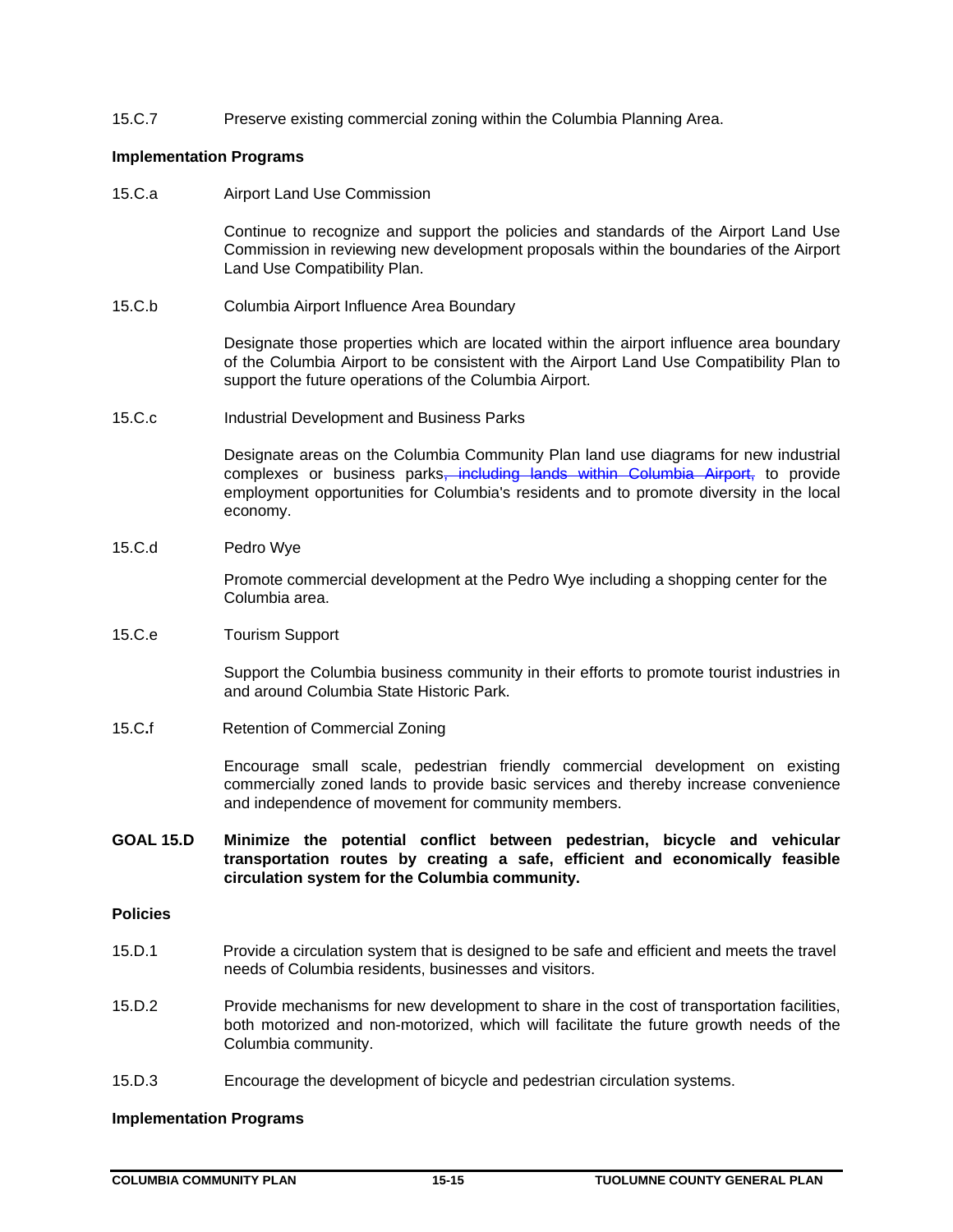15.D.a Location of Transportation Facilities

 Develop transportation facilities in the Columbia area that are compatible with the location of industry, Columbia State Historic Park, commercial centers, residential areas and community facilities.

15.D.b Parrotts Ferry Road Bypass

Promote the development of a Parrotts Ferry Road bypass to alleviate through and industrial traffic in the historic district and school zone to provide for safe crossing by pedestrians and cyclists.

15.D.c Funding for the Bypass

Seek funding for the development of a Parrotts Ferry Road bypass.

15.D.d Providing Transportation Improvements

Require each developer of new, or expanded, commercial, residential, recreational or educational projects to provide improvements to the transportation facilities impacted by the project. This includes transportation facilities in and immediately adjacent to the project and a fair share of those facilities handling traffic to and from the project.

15.D.e Funding Sources for Maintenance

Support funding sources for road maintenance such as assessment districts, grants, County Service Areas, or Permanent Road Divisions (PRDs) when deemed appropriate.

15.D.f Comprehensive Bicycle and Pedestrian Facility Plan

Encourage the development of a comprehensive bicycle and pedestrian facility plan for the Columbia community which includes the bicycle and pedestrian projects listed in Table 15.1. The construction standards for such facilities shall be the same as those contained in the Circulation Element of this General Plan.

## **Table 15.1**

## **Proposed Bicycle and Pedestrian Projects**

| Proposed Combination Bicycle/Pedestrian Projects                                     |
|--------------------------------------------------------------------------------------|
| Sawmill Flat Road to Columbia College via Melones Water Line                         |
| Parrotts Ferry Road from Marble Quarry Road to Jackson Street                        |
| Parrotts Ferry Road from the Dondero Trail to Jackson Street                         |
| Columbia College to Sonora via Sawmill Flat Road, Parrotts Ferry Road and Highway 49 |
| Columbia to Sonora via Parrotts Ferry Road and Highway 49                            |
| Stage Coach Trail from Columbia State Historic Park to Columbia College              |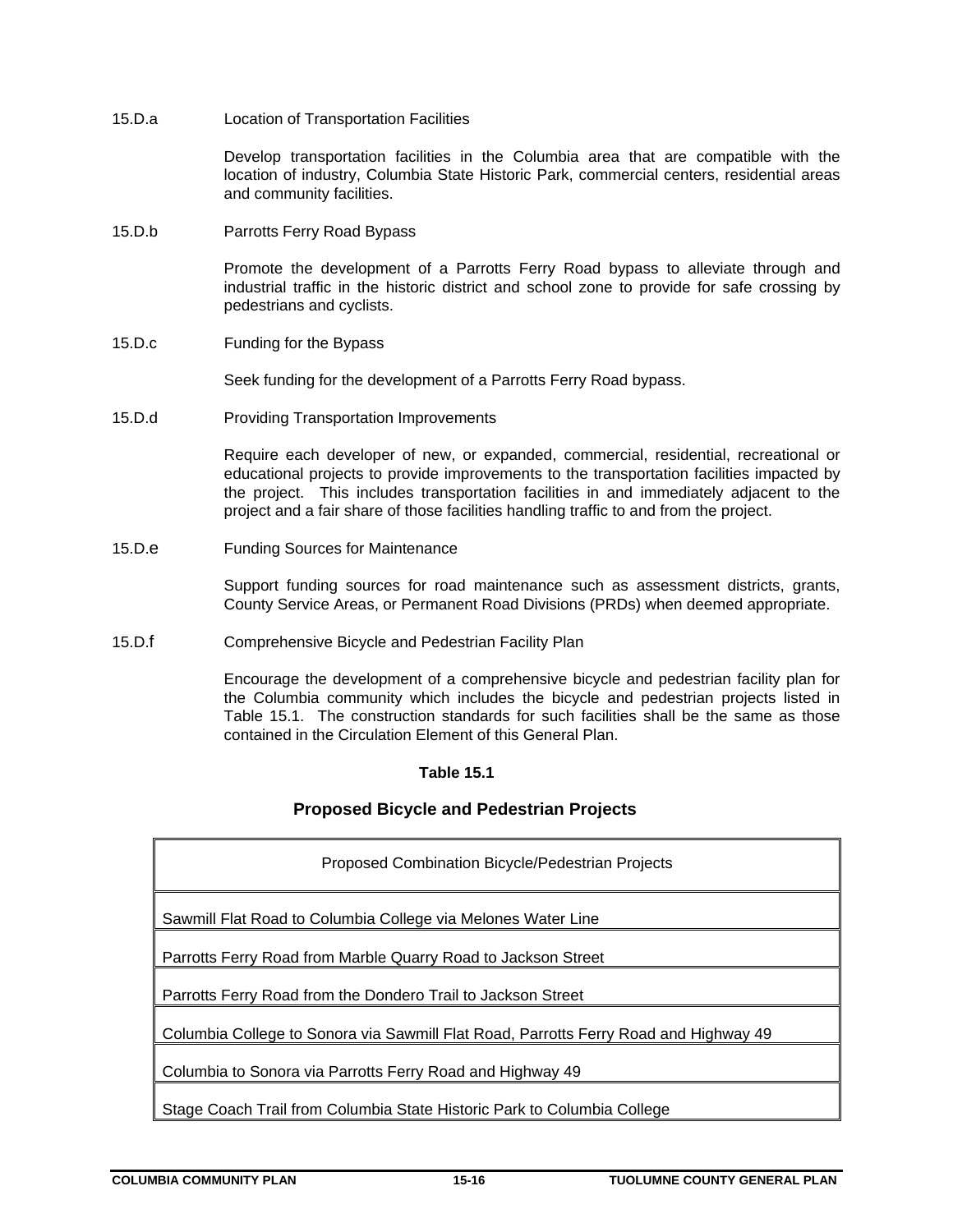Squabbletown Trail from Sawmill Flat Road to Browns Flat

Columbia Airport Trail from Horseshoe Bend Road to North Airport Road

## Proposed Pedestrian Projects

Dondero Trail

Bell Hill Trail from Columbia State Historic Park to Columbia College Par Course

15.D.f Funding for Bicycle and Pedestrian Facilities

Seek grants and other funding mechanisms to construct bicycle routes and pedestrian facilities in accordance with the comprehensive bicycle and pedestrian facility plan.

15.D.g Easements for Bicycle and Pedestrian Facilities

Encourage the provision of easements to provide for bicycle and pedestrian paths. Notify each agency involved in road and highway maintenance that it is the intent of the County Columbia Area Planning Commission to promote development of these paths as street and road developments and improvements occur. The future provision of easements and trails shall not in any manner, authorize trespass upon private property, or increase the right of public agencies to gain access to private property unless expressly authorized by the property owner.

15.D.h Road Standards to Accommodate Bicycle and Pedestrian Facilities

Utilize existing Title 11 road standards within the Columbia Community Plan boundaries, when feasible and appropriate, that include the provision of shoulders wide enough to accommodate bicycle and pedestrian facilities. Require the construction of pedestrian facilities along Parrotts Ferry Road from the Pedro Wye to the Columbia State Historic Park. Transit facilities should be provided in key locations, as appropriate.

15.D.i Pedestrian Facilities in New Residential and Commercial Development

Require new residential development with a density of three (3) dwelling units per acre or greater and new commercial development to provide pedestrian walkways along one side of on-site access roads and portions of access roads on which the project site fronts.

## **GOAL 15.E Conserve the natural and cultural resources of the Columbia community.**

## **Policies**

- 15.E.1 Preserve the natural scenic quality of hillsides and hilltops within the Columbia community.
- 15.E.2 Protect outstanding scenic and historic resources which contribute to the visual quality and rural character of the Columbia community.
- 15.E.3 Minimize conflicts between development and wildlife habitat by encouraging future development to locate in less sensitive, or lower priority habitat areas or on sites adjacent to previously developed and disturbed areas.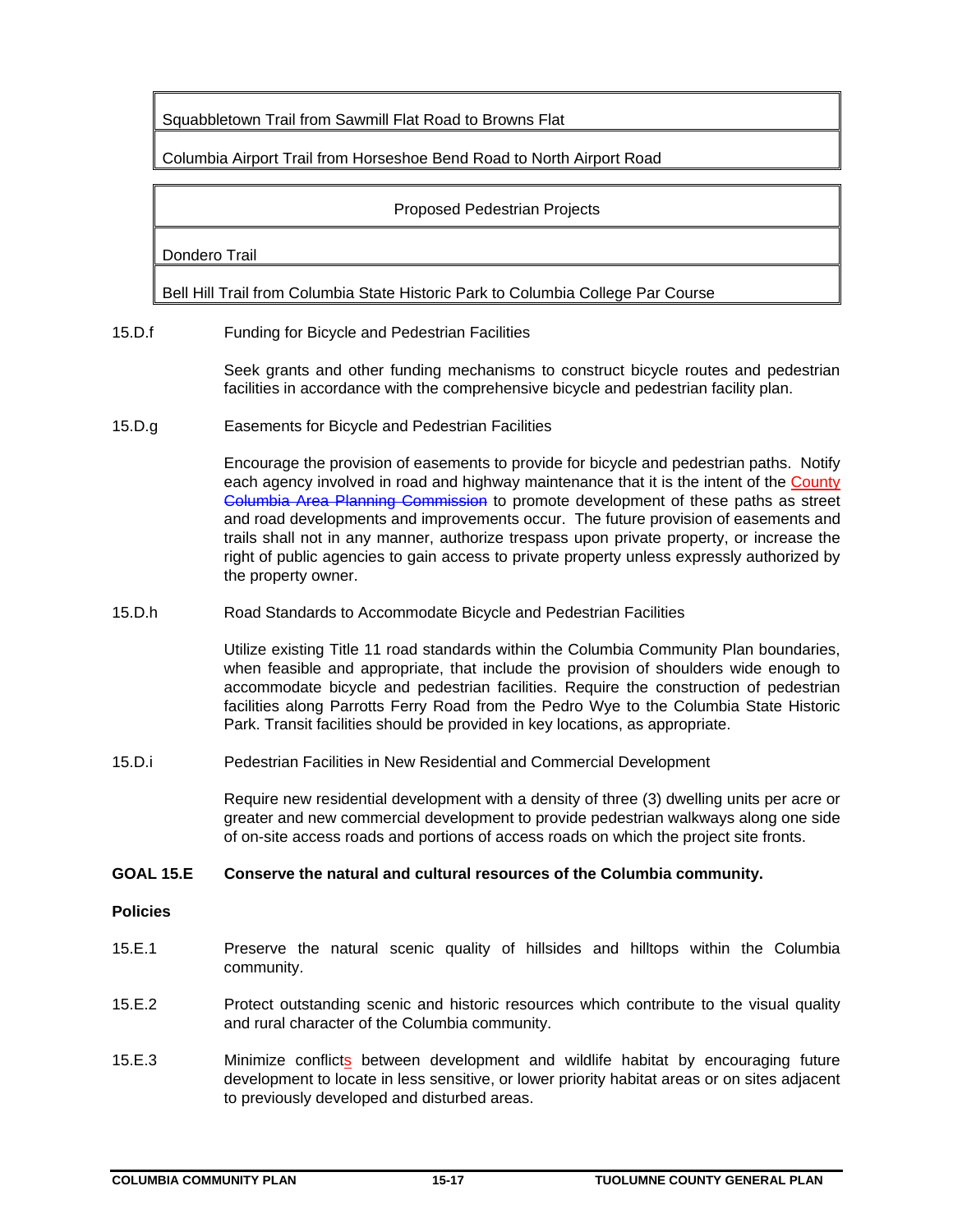- 15.E.4 Encourage and support efforts to protect and enhance Woods Creek, Mormon Creek and the Dondero Trail for scenic and recreational values.
- 15.E.5 Plan new development so as to not preclude the utilization of designated mineral lands.
- 15.E.6 Evaluate all historic buildings, significant archaeological sites and other community landmarks that provide a tie with the past and, where appropriate, preserve, and/or monument the significance of these cultural resources.
- 15.E.7 Encourage the rehabilitation, restoration and adaptive reuse of existing historic buildings and structures.
- 15.E.8 Encourage protection of vegetation noteworthy within the Columbia area, such as stands of mature ponderosa and sugar pine trees.
- 15.E.9 Encourage protection of historic geological resources and the historic mining landscape along thoroughfares through Columbia.
- 15.E.10 Encourage the use and retention of historic names.

## **Implementation Programs**

## 15.E.a Hillside Conservation

Encourage hillside development to be designed and located to be compatible with, rather than imposed on, the landscape and environment by minimizing the amount of grading and topographical alteration. Require developers to utilize the Tuolumne County Hillside and Hilltop Development Guidelines when designing projects on hillsides and hilltops.

## 15.E.b Heritage Corridors

Consider developing guidelines to address the development of properties along the following corridors which exhibit outstanding historic resources, scenic beauty or recreational value within the Columbia community: Parrotts Ferry Road, Sawmill Flat Road, Yankee Hill Road, Italian Bar Road and Highway 49.

15.E.c Woods Creek and Mormon Creek

Require appropriate mitigation for impacts to biological resources from new development along Woods Creek and Mormon Creeks and encourage the design of such development to accommodate the provision of non-motorized trails along the creeks for recreational opportunities. Encourage the dedication of public access easements to capitalize on the recreational opportunities of Mormon Creek and Woods Creeks.

## 15.E.d Community Landmarks Survey

Consider surveying the community to establish significant historic, biologic and other landmarks that provide a community "sense of place" that should be preserved. This would supplement the existing inventory of the Columbia State Historic Park by surveying areas not addressed within the document.

15.E.e Encourage New Development to Blend with Existing Landscape

Encourage the design of new development to blend with the natural contour of the land and the natural vegetation.